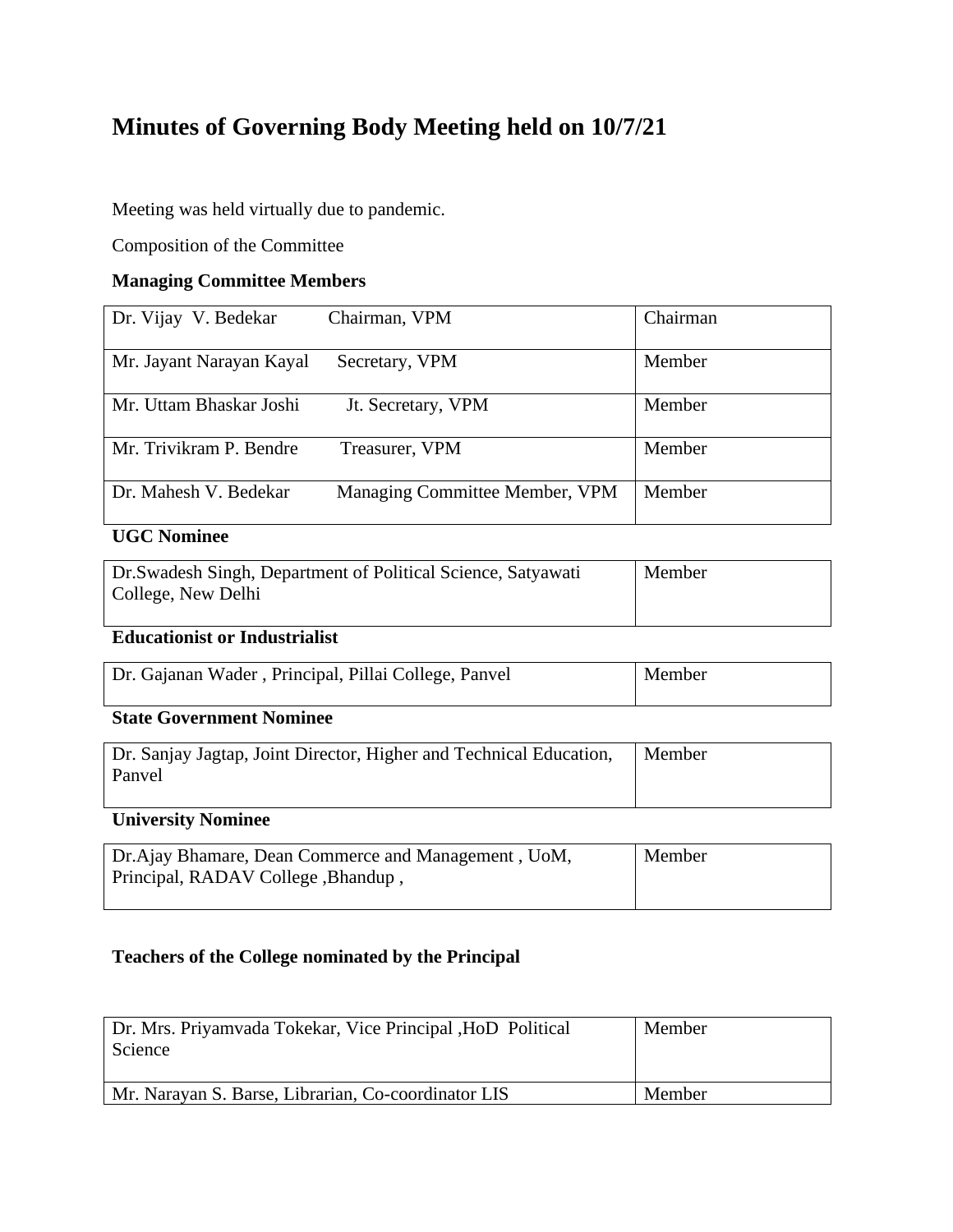## **Principal of College Ex-officio Member**

| Dr. (Mrs.) Suchitra A. Naik, Asso. Dean Humanities UoM, I/C | Member |
|-------------------------------------------------------------|--------|
| Director, Lokmanya Tilak Study and Research Centre UoM, I/C |        |
| Director, Thane Sub campus, UoM                             |        |
|                                                             |        |

Leave of absence was granted to Dr. Mahesh Bedekar, Managing Committee Member, VPM and Member of Governing Body.

## **Item 1.01: Welcome**

On behalf of Madam Principal, Vice Principal and HoD Of History Department Asst. Prof. S.G. Shinde welcomed all members of Governing Body. This being the first meeting of Governing Body he briefed about college and Mother Body Vidya Prasarak Mandal.

After informal welcome and greetings all members were acquainted with each other and meeting began. Dr. Swadesh Singh mentioned and appreciated the website of the college.

## **Item 1.02: Member to be nominated by Governing Body on Academic Council and Finance Committee**

Prin. Dr. Suchitra Naik read the names of all members nominated on Academic Council and on Finance Committee. These names were approved by Governing Body.

## **Item 1.03: To give Guidelines about Autonomy to College**

Principal Dr. Suchitra Naik initially informed the members about the activities that are conducted in college. She gave a broad overview about academic calendar, Upcoming International Conference to be organized by Political Science Department titled ' Women Political Leadership: Global to Local- Challenges and Opportunities' , Organization of FDP with RUSA and RADAV College, HRDC Orientation Programme started from 19<sup>th</sup> July 21, college being now Local Chapter of Swayam, various students activities, activities of college in the capacity of Lead College and about B. Voc Course in Sales and Marketing Management and Disaster Management, research activities, awards won by the college, library and outreach activities with NGOs and in adopted village.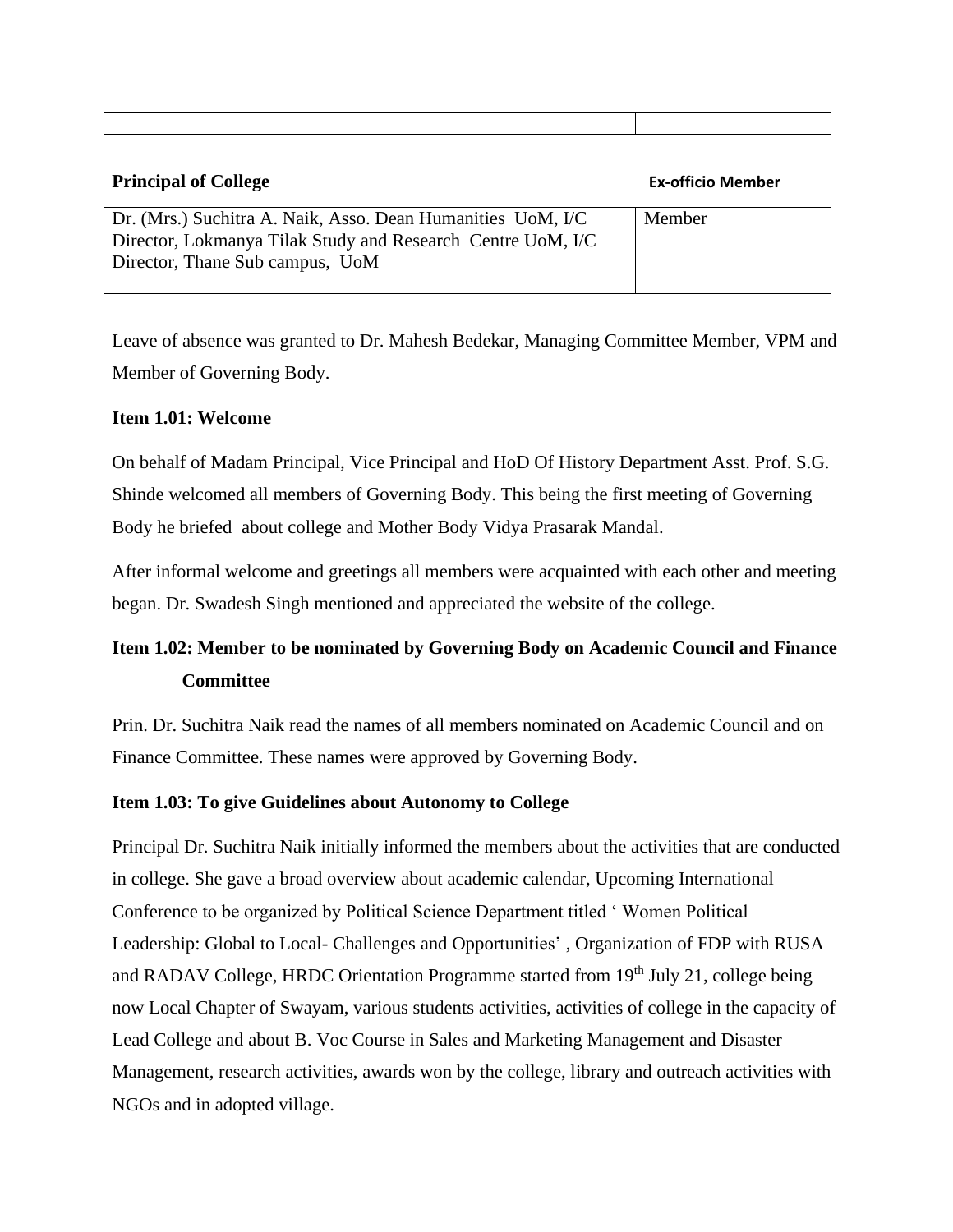UGC Nominee Dr. Swadesh Singh appreciated the activities especially, the value Added Courses and promised to help in his capacity.

Dr. Sanjay Jagtap mentioned that initially there were apprehensions about autonomy. He added that in Raigad region 9 colleges have become autonomous. He agreed that there are certain problems involved with implementation of autonomy but they will be sorted out.

He suggested that as on one campus there are five colleges of Vidya Prasarak Mandal, there can be possibility of establishing Cluster University.

## **Item 1.04: Approval to the syllabus passed by the Board of Studies and Academic Council**

Member of Governing Body and Vice Principal and HoD of Political Science Department stated that Board of Studies were formed as per guidelines of UGC, meetings were held by Board of Studies and Syllabus and pattern of examination is presented and approved in every Board of Studies. It was further approved in Academic Council. She requested the members of Governing Body to approve syllabus and it was approved. Madam stated that titles of some Value Added and Bridge Courses are approved in Board of Studies and in Academic Council and requested to approve it in Governing body. Those tiles were also approved.

## **Item 1.05: Institute Scholarships if any and briefing about existing scholarships**

Madam Principal gave an overview about Freeships and Scholarships. In tabular form she explained the information. She told about endowment prizes given by college.

## **Item 1.06: Approval of New Programme**

Madam Principal provided information about three new PG programmes in History, Psychology and in Entertainment, Media and Advertising to be started from the year 2021-22. These programmes were approved.

## **Item 1.07: Briefing about recruitment and appointments**

Principal Dr. Suchitra Naik told that recruitments are done as per guidelines provided by Government of Maharashtra and University of Mumbai from time to time.

## **Item 1.08: To approve annual budget and Supplementary autonomy budget**